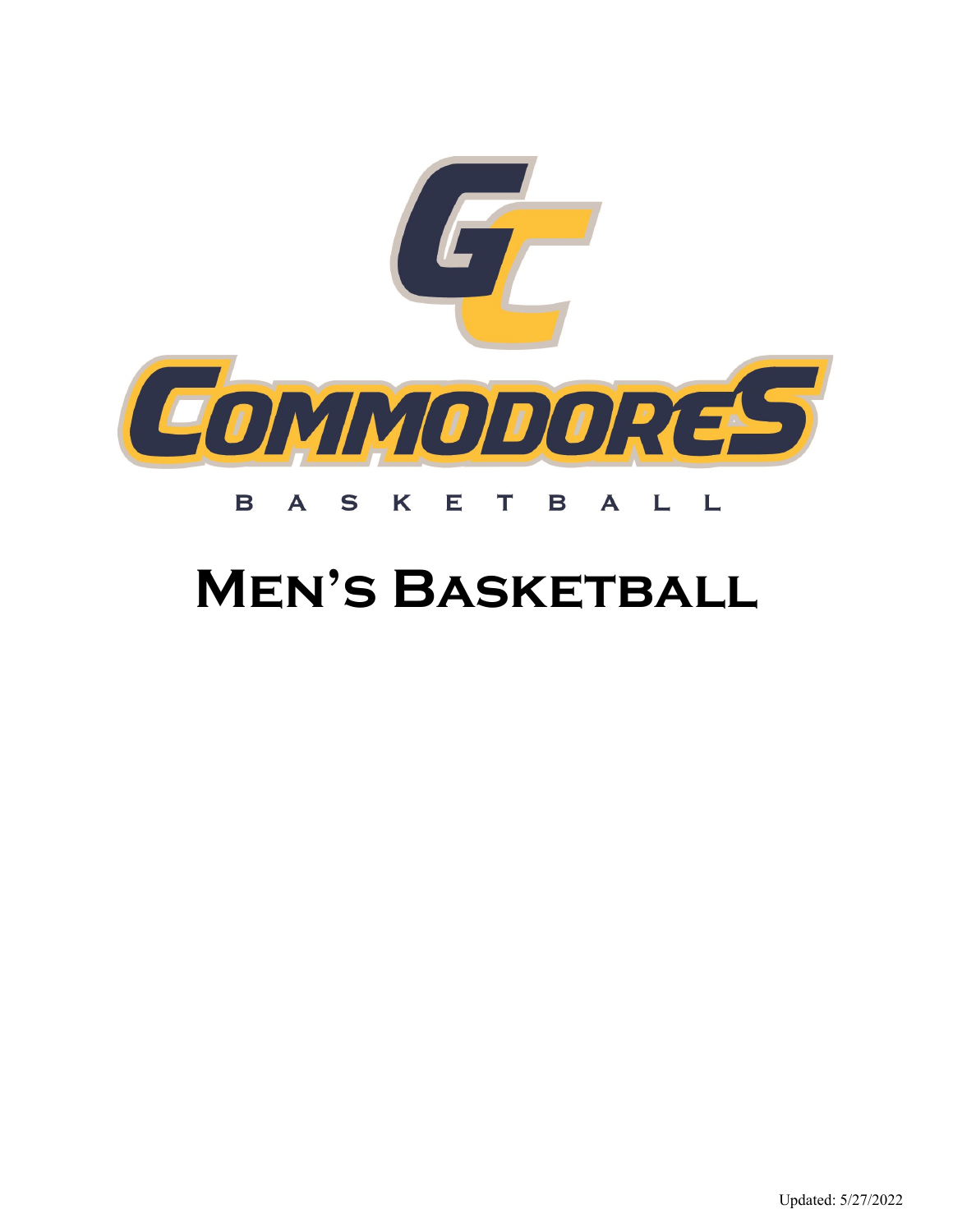# **Gulf Coast Men's Basketball Records**

**POINTS SCORED** Season: 2772 2008-09 Game: 159 1969-70 vs. South Florida

**MOST POINTS ALLOWED**<br>Season: 2347 2006-07 Season: 2347<br>Game: 125 12-29-11 vs. USC-Salk.

**POINTS PER GAME** Season: 88.1 1966-67

**FIELD GOALS MADE** Season: 997 2008-09<br>Game: 46 12-17-08 12-17-08 vs. Seminole

**FIELD GOAL ATTEMPTED** Season: 2083 2008-09<br>Game: 101 12-29-11 12-29-11 vs. USC-Salk.

**FIELD GOAL PERCENTAGE** Season: 47.9% 2008-09 Game: 62.9% 11-17-12 vs. GA Highlands<br>62.9% 11-28-08 vs. Enterprise-Oza 62.9% 11-28-08 vs. Enterprise-Ozark

**3-POINTERS MADE** Season: 260 2008-09<br>Game: 16 03-05-09 03-05-09 vs. Miami Dade

**3-POINTERS ATTEMPTED** Season: 690 2006-07<br>Game: 38 11-25-09 11-25-09 vs. Howard

**3-POINT PERCENTAGE** Season: 38.8% 2008-09<br>Game: 61.5% 01-31-09 01-31-09 vs. Pensacola

**FREE THROWS MADE** Season: 518 2008-09<br>Game: 34 12-29-11 12-29-11 vs. USC-Salk.

**FREE THROWS ATTEMTED** Season: 762 2008-09<br>Game: 55 12-29-11 12-29-11 vs. USC-Salk.

**FREE THROW PERCENTAGE** Season: 68.2% 2007-08<br>Game: 100% 12-29-07 12-29-07 vs, GA Perimeter Stat: (11 for 11)

**REBOUNDS** Season: 1380 2009-10<br>Game: 69 12-29-11 12-29-11 vs. USC-Salk.

**REBOUNDS PER GAME** Season: 47.6 2009-10

**ASSISTS** Season: 532 2008-09 Game: 38 12-17-08 vs. Seminole

**ASSISTS PER GAME**<br>Season: 16.1 2008-09 Season: 16.1

| STEALS                 |     |         |                            |
|------------------------|-----|---------|----------------------------|
| Season:                | 275 | 2007-08 |                            |
| Game:                  | 17  |         | 11-14-09 vs. South GA Tech |
|                        | 17  |         | 01-10-09 vs. Pensacola     |
| <b>STEALS PER GAME</b> |     |         |                            |
| Season: 9.2            |     | 2007-08 |                            |

| <b>BLOCKS</b> |    |         |                            |
|---------------|----|---------|----------------------------|
| Season: 175   |    | 2012-13 |                            |
| Game:         | 16 |         | 12-29-13 vs. Gadsden State |

**BLOCKS PER GAME**<br>Season: 6.0 2012-13 Season: 6.0

**FOULDS**

Season: 605 2007-08 Game: 34 12-29-11 vs. USC-Salk.

**MARGIN OF VICTORY** Season: 94 1969-70 vs. South Florida

**MOST GAMES PLAYED**<br>Season 38 1970-71 Season: 38

**MOST WINS** Season: 32 1971-72<br>32 1970-71 32 1970-71

**FEWEST LOSSES** Season: 3 1969-70

**MOST LOSSES** Season: 23 2006-07<br>23 1992-93 23 1992-93

**MOST CONFERENCE WINS** Season: 7 2008-09

**MOST CONFERENCE LOSSES** Season: 11 2006-07

**MOST NON-CONFERENECE WINS**<br>Season: 17 2008-09 Season: 17

**MOST HOME WINS** Season: 10 2012-13

MOST HOME LOSSES<br>Season: 15 2006-07 Season: 15

**MOST CONSECUTIVE WINS** Season: 10 2012-13

**MOST CONSECUTIVE HOME WINS** Season: 7 2012-13 7 2008-09

**CONSECUTIVE WINNING SEASONS** Season: 1 1963-73

### **TEAM RECORDS TEAM RECORDS INDIVIDUAL RECORDS**

| POINTS<br>Game:      | Devon Baulkman                                                   | 48           | 2014               |
|----------------------|------------------------------------------------------------------|--------------|--------------------|
|                      | Vs. Northwest Florida State                                      |              |                    |
| Season:<br>Career:   | Marquis Gilstrap<br><b>Tom Riccardi</b>                          | 742<br>1331  | 2008-09<br>1969-71 |
| FIELD GOALS          |                                                                  |              |                    |
| Game:                | Dan Joyner                                                       | 19           | 1967-68            |
| Season:              | Marquis Gilstrap                                                 | 257          | 2008-09            |
| Career:              | <b>Billy Nelson</b>                                              | 426          | 1964-66            |
|                      | <b>FREE THROWS MADE</b>                                          |              |                    |
|                      | <b>Consecutive: Kermit Perkins</b>                               | 21           | 1967-68            |
| Game:                | Jose Rodriguez<br>Vs. College of Central Florida 12-02-11        | 21           | 2011-12            |
| Season:              | Marquis Gilstrap                                                 | 242          | 2008-09            |
| Career:              | David Burke                                                      | 284          | 1968-70            |
|                      | <b>FREE THROWS ATTEMPTED</b>                                     |              |                    |
| Game:                | Jose Rodriguez                                                   | 25           | 2011-12            |
| Season:              | Vs. College of Central Florida 12-02-11<br>David Burke           | 247          | 1968-69            |
| Career:              | David Burke                                                      | 344          | 1968-70            |
|                      |                                                                  |              |                    |
|                      | <b>FREE THROW PERCENTAGE</b>                                     |              |                    |
| Game:                | Marquis Gilstrap                                                 | 100%         | 2008-09            |
|                      | Stat: (12 for 12) vs. Trusett-McConnell<br>David Jackson         |              |                    |
| Season:              |                                                                  | 82.8%<br>81% | 2004-05            |
| Career:              | David Jackson                                                    |              | 2003-05            |
| <b>REBOUNDS</b>      |                                                                  |              |                    |
| Game:                | Joe Bronson                                                      | 33           | 1967-68            |
| Season:              | Joe Bronson                                                      | 536          | 1967-68            |
| Career:              | Joe Bronson                                                      | 803          | 1967-69            |
| ASSISTS              |                                                                  |              |                    |
| Game:                | Derrio Green                                                     | 10           | 2008-09            |
|                      | Vs. USC-Salk<br>Vs. Albany Tech                                  | 10-31-08     | 11-01-08           |
| Season:              | Derrio Green                                                     | 172          | 2008-09            |
| Career:              | David Jackson                                                    | 239          | 2003-05            |
|                      | FIELD GOAL PERCENTAGE                                            |              |                    |
| Game:                | Alan Love                                                        | 100%         | 2011-12            |
|                      | Stat:(7 for 7) vs. Enterprise State                              |              |                    |
|                      | Eric Buckner                                                     | 100%         | 2008-09            |
|                      | Stat: (7 for 7) vs. College of Central FL                        | 61.2%        |                    |
| Season:<br>Career:   | Esmir Rizvic                                                     | 49 2%        | 2004-05<br>2003-05 |
|                      | David Jackson                                                    |              |                    |
| 3-POINT              | <b>FG PERCENTAGE</b>                                             |              |                    |
| Game:                | Terrence Townes<br>Stat: (5 for 5) vs. Northwest FL. St 02-11-12 | 100%         | 2011-12            |
| Season:              | David Jackson                                                    | 55.3%        | 2004-05            |
| Career:              | David Jackson                                                    | 44.7%        | 2003-05            |
| <b>BLOCKED SHOTS</b> |                                                                  |              |                    |
| Game:                | Andrew Fishler                                                   | 6            | 2012-13            |
|                      | Vs. Chipola                                                      | 01-19-13     |                    |
|                      | Vs. Gadsden State                                                | 11-17-12     | 12-29-12           |
|                      | Vs. Georgia Highlands<br>Vs. College of Central FL               | 11-09-12     |                    |
|                      | Vs. USC-Salk.                                                    | 11-02-12     |                    |
| Season:              | <b>Andrew Fishler</b>                                            | 70           | 2012-13            |
| Career:              | Francis Kobore                                                   | 94           | 2003-05            |
| <u>STEALS</u>        |                                                                  |              |                    |
| Game:                | Leonard Smith Jr.                                                | 7            | 2009-10            |
|                      | Vs. Enterprise State                                             |              | 11-01-11           |
| Season:              | David Jackson                                                    | 72           | 2003-04            |
|                      | <b>Marcus Nicks</b>                                              | 72           | 2006-07            |
| Career:              | David Jackson                                                    | 130          | 2003-05            |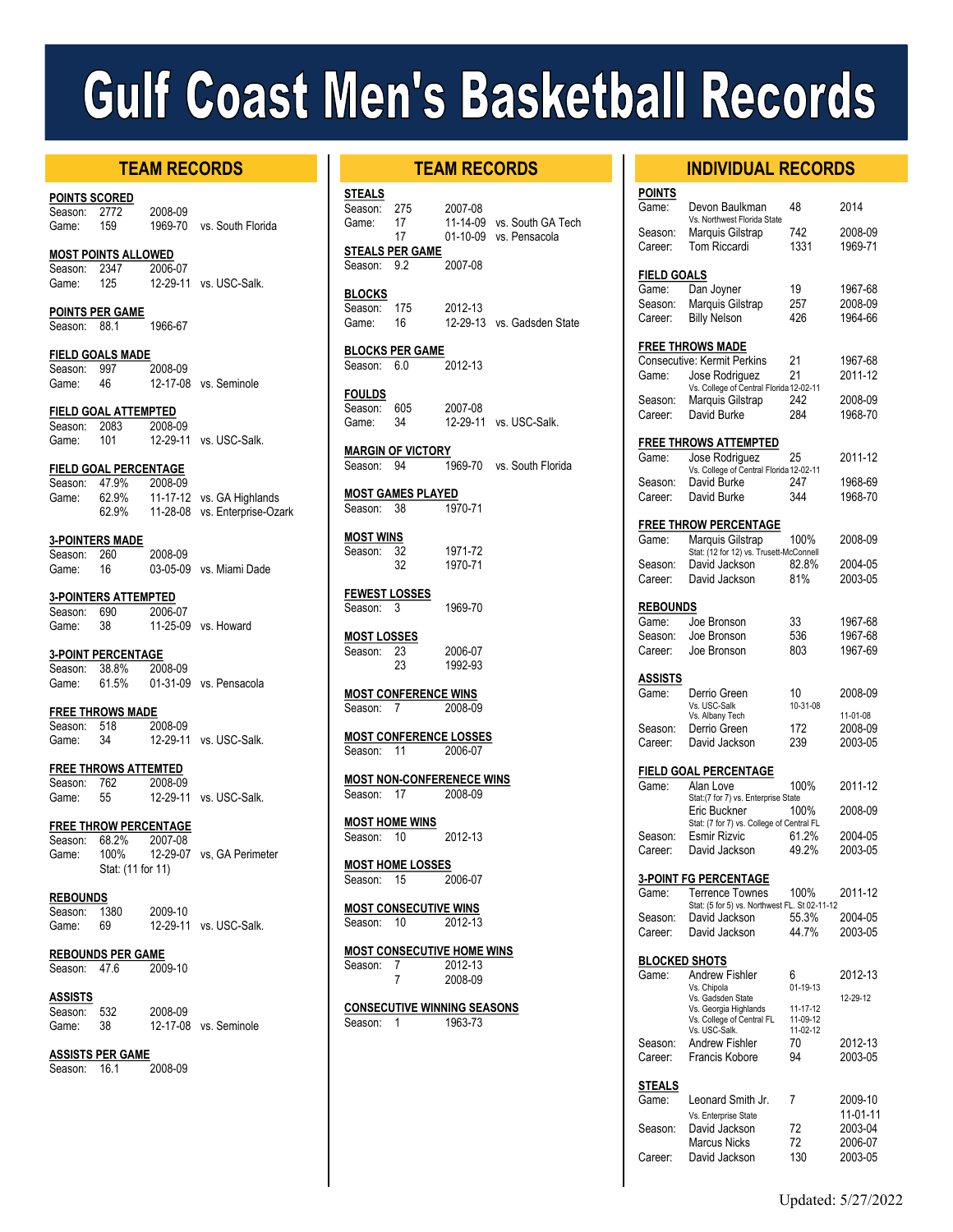### MEN'S BASKETBALL YEAR BY YEAR SUMMARY

| <b>YEAR</b> | <b>COACH</b>        | <b>WIN</b> |    | <b>LOSS CAREER RECORD</b> | <b>WIN</b>     | <b>LOSS</b> | WIN % | <b>CONF</b> | <b>REGL</b> | <b>NATL</b> |
|-------------|---------------------|------------|----|---------------------------|----------------|-------------|-------|-------------|-------------|-------------|
| 1960-61     | <b>Jim Clark</b>    | 4          | 18 | <b>CAREER RECORD</b>      | 4              | 18          | 0.182 |             |             |             |
| 1961-62     | <b>Roland Vines</b> | 5          | 13 |                           |                |             |       |             |             |             |
| 1962-63     | <b>Roland Vines</b> | 2          | 18 | <b>CAREER RECORD</b>      | $\overline{7}$ | 31          | 0.187 |             |             |             |
| 1963-64     | <b>Bob McAlpine</b> | 16         | 12 |                           |                |             |       | 2ND         | 3RD         |             |
| 1964-65     | <b>Bob McAlpine</b> | 20         | 9  | <b>CAREER RECORD</b>      | 36             | 21          | 0.632 | 2ND         | 2ND         |             |
| 1965-66     | Roger Couch         | 21         | 9  | <b>CAREER RECORD</b>      | 21             | 9           | 0.7   |             |             |             |
| 1966-67     | Jack Jackson        | 21         | 9  |                           |                |             |       | 3RD         |             |             |
| 1967-68     | Jack Jackson        | 23         | 7  |                           |                |             |       |             |             |             |
| 1968-69     | Jack Jackson        | 24         | 7  |                           |                |             |       |             |             |             |
| 1969-70     | Jack Jackson        | 30         | 3  |                           |                |             |       |             |             |             |
| 1970-71     | Jack Jackson        | 32         | 6  |                           |                |             |       | 1ST         | 1ST         | 10TH        |
| 1971-72     | Jack Jackson        | 32         | 5  |                           |                |             |       | 1ST         | 1ST         | 3RD         |
| 1972-73     | Jack Jackson        | 27         | 5  | <b>CAREER RECORD</b>      | 189            | 42          | 0.818 | 2ND         |             |             |
| 1973-74     | Clayton Johnson     | 8          | 18 |                           |                |             |       |             |             |             |
| 1974-75     | Clayton Johnson     | 16         | 12 | <b>CAREER RECORD</b>      | 24             | 30          | 0.444 |             |             |             |
| 1975-76     | <b>Bob Rachal</b>   | 19         | 9  |                           |                |             |       | 1ST         |             |             |
| 1976-77     | <b>Bob Rachal</b>   | 24         | 8  | <b>CAREER RECORD</b>      | 43             | 17          | 0.717 |             |             |             |
| 1977-78     | <b>Dick Danford</b> | 20         | 7  |                           |                |             |       |             |             |             |
| 1978-79     | <b>Dick Danford</b> | 18         | 10 |                           |                |             |       |             |             |             |
| 1979-80     | <b>Dick Danford</b> | 16         | 13 |                           |                |             |       |             |             |             |
| 1980-81     | <b>Dick Danford</b> | 17         | 11 | <b>CAREER RECORD</b>      | 71             | 41          | 0.634 |             |             |             |
| 1981-82     | Jim Oler            | 14         | 14 |                           |                |             |       |             |             |             |
| 1982-83     | Jim Oler            | 20         | 6  |                           |                |             |       |             |             |             |
| 1983-84     | Jim Oler            | 17         | 8  |                           |                |             |       |             |             |             |
| 1984-85     | Jim Oler            | 18         | 11 |                           |                |             |       |             |             |             |
| 1985-86     | Jim Oler            | 21         | 7  |                           |                |             |       |             |             |             |
| 1986-87     | Jim Oler            | 19         | 13 |                           |                |             |       | 2ND         |             |             |
| 1987-88     | Jim Oler            | 13         | 18 | <b>CAREER RECORD</b>      | 122            | 77          | 0.613 |             |             |             |
| 1988-89     | <b>Lee Anderson</b> | 7          | 22 |                           |                |             |       |             |             |             |
| 1989-90     | <b>Lee Anderson</b> | 19         | 11 |                           |                |             |       |             |             |             |
| 1990-91     | Lee Anderson        | 9          | 21 | <b>CAREER RECORD</b>      | 35             | 54          | 0.393 |             |             |             |
| 1991-92     | <b>Rob Jerkins</b>  | 23         | 11 |                           |                |             |       | 1ST         |             |             |
| 1992-93     | <b>Rob Jerkins</b>  | 7          | 23 |                           |                |             |       |             |             |             |
| 1993-94     | <b>Rob Jerkins</b>  | 8          | 22 | <b>CAREER RECORD</b>      | 38             | 56          | 0.404 |             |             |             |
| 1994-95     | Dan McGovern        | 17         | 13 |                           |                |             |       |             |             |             |
| 1995-96     | Dan McGovern        | 17         | 13 |                           |                |             |       |             |             |             |
| 1996-97     | Dan McGovern        | 17         | 13 | <b>CAREER RECORD</b>      | 51             | 39          | 0.567 |             |             |             |
| 1997-98     | Joe Ponds           | 10         | 20 |                           |                |             |       |             |             |             |
| 1998-99     | <b>Joe Ponds</b>    | 23         | 10 |                           |                |             |       | 1ST         |             |             |
| 1999-00     | <b>Joe Ponds</b>    | 12         | 17 |                           |                |             |       |             |             |             |
| 2000-01     | Joe Ponds           | 13         | 17 | <b>CAREER RECORD</b>      | 58             | 64          | 0.475 |             |             |             |
| 2001-02     | <b>John Douglas</b> | 14         | 16 |                           |                |             |       |             |             |             |
| 2002-03     | <b>John Douglas</b> | 13         | 17 | <b>CAREER RECORD</b>      | 27             | 33          | 0.45  |             |             |             |
| 2003-04     | <b>Jim Hatfield</b> | 11         | 17 |                           |                |             |       |             |             |             |
| 2004-05     | <b>Jim Hatfield</b> | 19         | 10 |                           |                |             |       |             |             |             |
| 2005-06     | <b>Jim Hatfield</b> | 11         | 17 |                           |                |             |       |             |             |             |
| 2006-07     | <b>Jim Hatfield</b> | 7          | 23 | <b>CAREER RECORD</b>      | 48             | 67          | 0.417 |             |             |             |
| 2007-08     | <b>Jay Powell</b>   | 18         | 12 |                           |                |             |       | 3RD         |             |             |
| 2008-09     | <b>Jay Powell</b>   | 24         | 9  |                           |                |             |       | 2ND         | 2ND         |             |
| 2009-10     | <b>Jay Powell</b>   | 18         | 11 |                           |                |             |       | 3RD         |             |             |
| 2010-11     | <b>Jay Powell</b>   | 11         | 18 |                           |                |             |       |             |             |             |
| $2011 - 12$ | <b>Jay Powell</b>   | 13         | 15 |                           |                |             |       |             |             |             |
| 2012-13     | <b>Jay Powell</b>   | 20         | 9  |                           |                |             |       | 3RD         |             |             |
| 2013-14     | <b>Jay Powell</b>   | 16         | 12 |                           |                |             |       |             |             |             |
| 2014-15     | <b>Jay Powell</b>   | 19         | 10 |                           |                |             |       | 3RD         |             |             |
| 2015-16     | <b>Jay Powell</b>   | 18         | 12 | <b>CAREER RECORD</b>      | 157            | 108         | 0.592 | 3RD         |             |             |